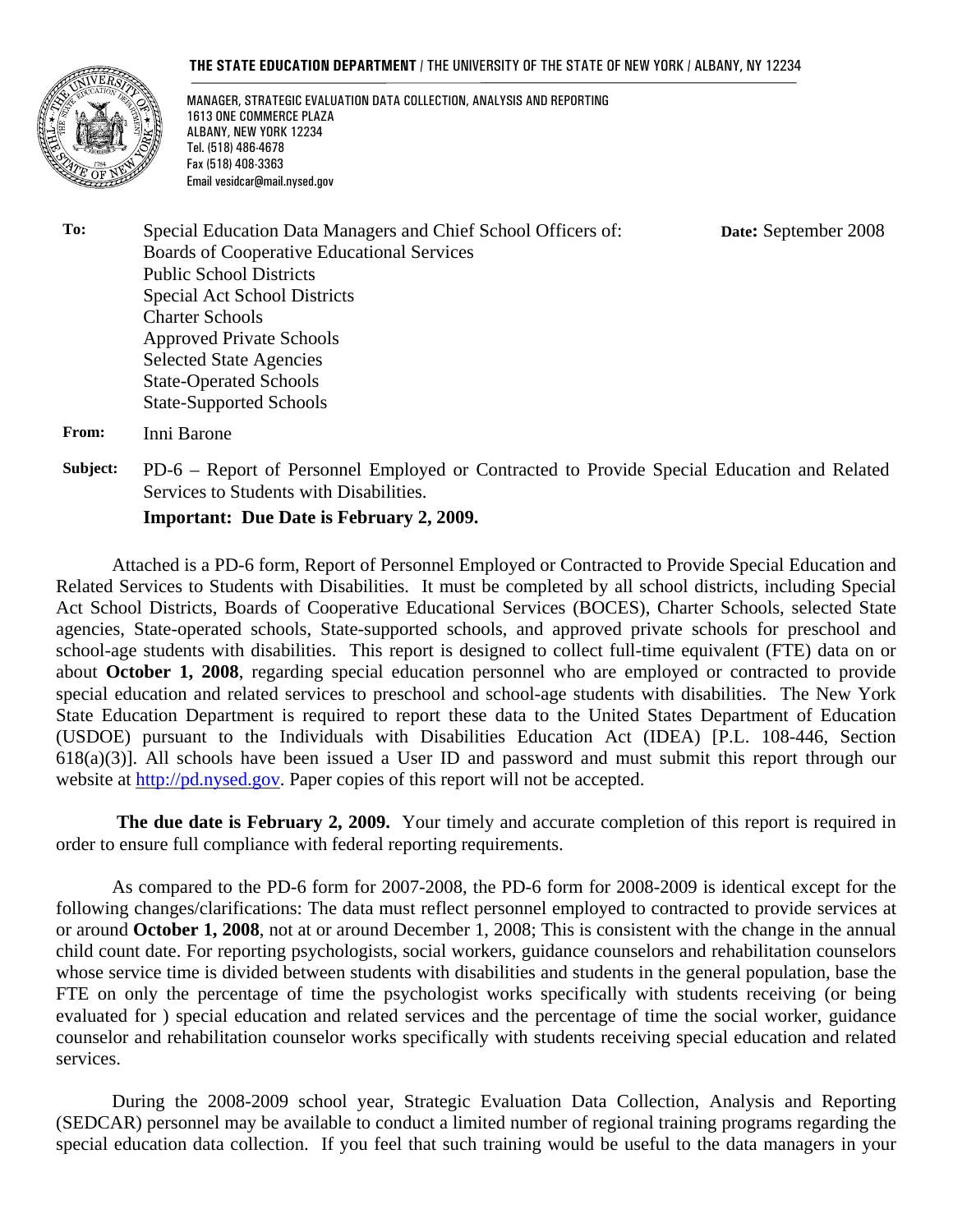area, please contact your local Special Education Training and Resource Center (SETRC) or your Regional Information Center (RIC) representative.

The data collected through the PD forms and through the Student Information Repository System are used in one or more of the following reports and activities:

State Performance Plan and Annual Performance Report for Special Education Public reporting of LEA results against State targets established in the State Performance Report. Designations of school districts as "meets requirements", "needs assistance", "needs intervention" or "needs substantial intervention". Calculation of minimum amount of per-pupil IDEA funds to be sub-allocated or spent on services. Chapter 655 Report to the Governor and the Legislature on the Status of the State's Schools Special Education Quality Assurance Reviews School District Report Cards Calculations to identify instances of possible race/ethnicity disproportionality Re-direct IDEA funds for Early Intervening Services Other reports required by State or federal statutes Evaluation of programs and policies

If you have any questions or are in need of assistance in completing this report, please contact the SEDCAR Unit.

Attachment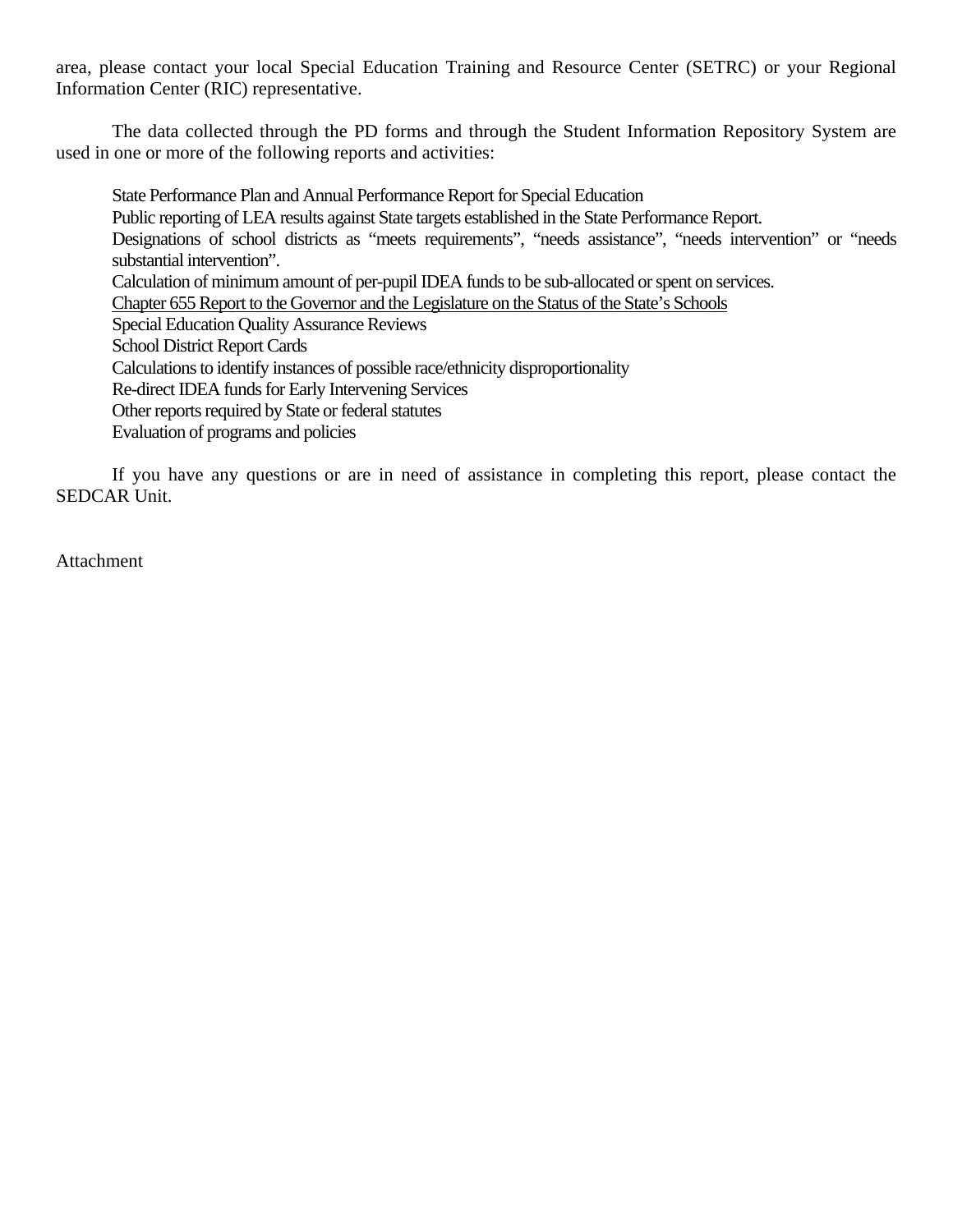# **PD-6 – Report of Personnel Employed or Contracted to Provide Special Education and Related Services to Students with Disabilities**

| <i>Instructions:</i> | 1. This report must be submitted through our web based PD data system website at<br>http://pd.nysed.gov by February 2, 2009. Paper copies of this form will not be<br>accepted. |
|----------------------|---------------------------------------------------------------------------------------------------------------------------------------------------------------------------------|
|                      | 2. Retain one copy (and supporting documentation) in your district/school/agency for<br>reference and audit purposes. The required retention period ends June 30, 2016.         |
|                      | 3. Carefully read the Instructions and Definitions on the following pages.                                                                                                      |
|                      | 4. If you have questions about this report, please call (518) 486-4678, or e-mail your<br>questions to vesidear@mail.nysed.gov.                                                 |

Check this box if you did not employ or directly contract with any special education or related services personnel to provide services to students with disabilities, ages 3 to 21, on or about **October 1, 2008**. If this box is checked, and you have submitted this information through our website at http://pd.nysed.gov your report is complete.

| District/School/Agency Information                                     |                                                   |  |  |  |  |  |  |
|------------------------------------------------------------------------|---------------------------------------------------|--|--|--|--|--|--|
| (Enter 12-digit SED Code Below)                                        |                                                   |  |  |  |  |  |  |
|                                                                        |                                                   |  |  |  |  |  |  |
| <b>SCHOOL DISTRICT NAME</b>                                            |                                                   |  |  |  |  |  |  |
| ADDRESS (include building name, room number, or mail stop information) |                                                   |  |  |  |  |  |  |
|                                                                        |                                                   |  |  |  |  |  |  |
| <b>CITY</b>                                                            | <b>STATE</b><br>ZIP                               |  |  |  |  |  |  |
| <b>Contact Person Information *</b>                                    | Director of Special Education or Comparable Title |  |  |  |  |  |  |
| NAME:                                                                  | NAME:                                             |  |  |  |  |  |  |
| TITLE:                                                                 | TITLE:                                            |  |  |  |  |  |  |
| <b>TELEPHONE</b> (include Area Code)                                   | <b>TELEPHONE</b> (include Area Code)              |  |  |  |  |  |  |
| <b>FAX NUMBER (include Area Code)</b>                                  | <b>FAX NUMBER (include Area Code)</b>             |  |  |  |  |  |  |
| <b>E-MAIL ADDRESS</b>                                                  | <b>E-MAIL ADDRESS</b>                             |  |  |  |  |  |  |

\*All correspondence from SEDCAR will be directed to the contact person identified in the PD web based data entry system at http://pd.nysed.gov. Please keep the contact person information current, including the e-mail address as most communication will occur via e-mail. You must notify SEDCAR of any change in the contact person.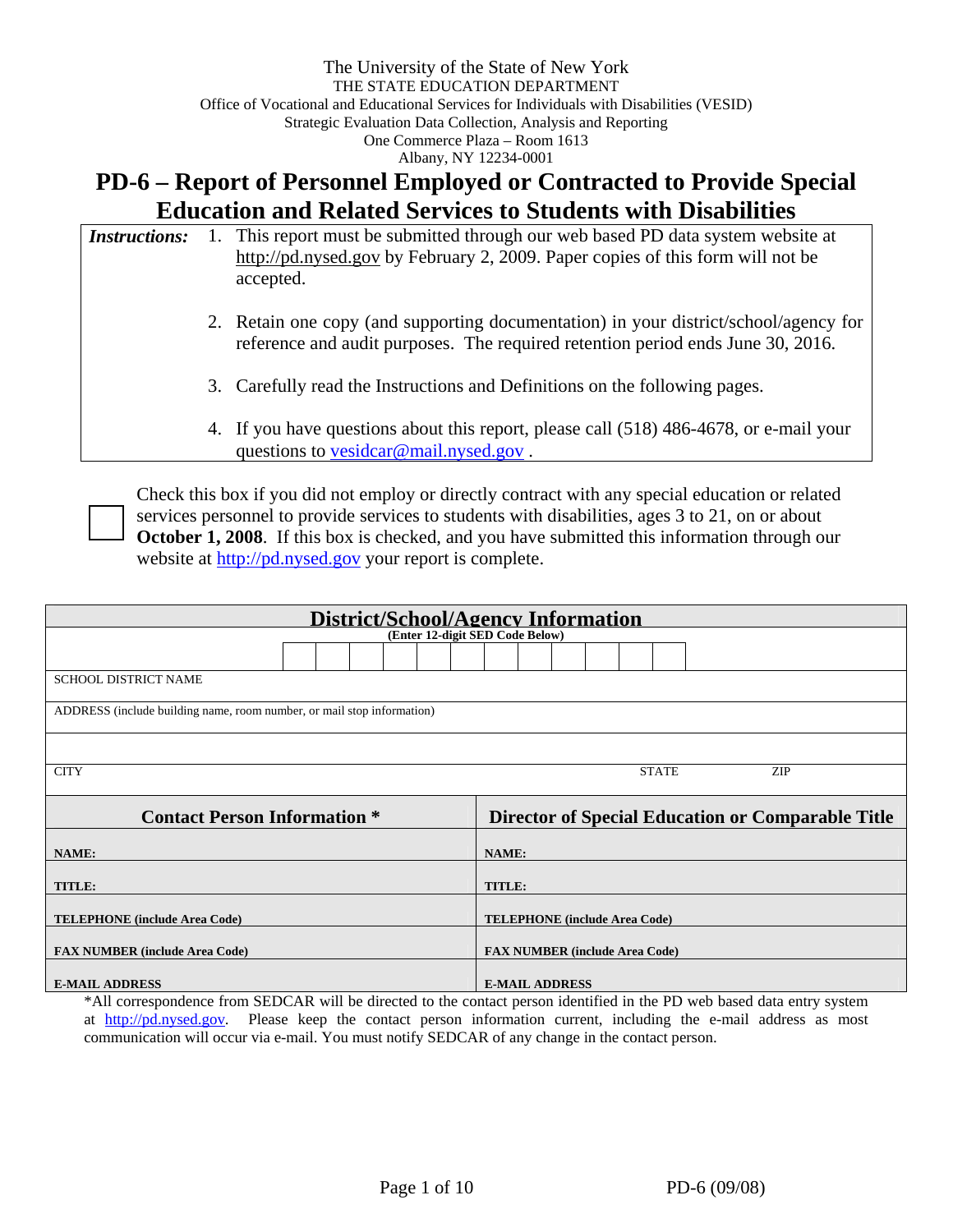#### **Instructions and Definitions for completing the PD-6 Report**

- 1. The data entered in this report should reflect special education personnel information on or about **October 1, 2008.** This report must be submitted to the State Education Department through our website at http://pd.nysed.gov Paper copies of this report will not be accepted.
- 2. Complete Sections A and C for teachers, teaching assistants and related services personnel who serve preschool students with disabilities and Sections B and C for teachers, teaching assistants and related services personnel who serve school-age students with disabilities.
- 3. Report information for requested personnel titles who were employed or directly contracted with, to provide special education services to students with disabilities, ages 3-21. (In almost all cases, these are the personnel to whom the district/school/agency issues paychecks.) **Please note that all BOCES special education personnel should only be reported by the BOCES, even though school districts contract with BOCES. Also, all staff of approved special education programs should be reported by the approved special education programs and not by schools that contract with the approved special education program for such staff.**
- 4. Report information for special education personnel, regardless of funding source (i.e., Part B of IDEA (federal), State or local).
- 5. Do *not* report personnel providing special education and related services to children from birth to age two.
- 6. Full-Time Equivalency (FTE) is the numeric representation of the extent to which personnel are employed. A full-time teacher should be reported as 1.00 FTE. A part-time teacher working four hours per day (in a six hour day) would be calculated as .67 FTE. For staff who are employed on a per diem or hourly basis as needed during the year, provide the best estimation of their need over a one-year period by adding the total number of hours or days employed and divided by the number of hours or days that would constitute full-time employment for such staff.
- 7. For personnel who are certified/licensed in more than one area, and provide services to students in more than one area, pro-rate their FTE for each area in which they provide services, so that the total FTE reflects their actual FTE of employment.
- 8. Report the FTE number of personnel in the "Not Fully Certified" column if the position is needed to meet the identified needs of students with disabilities, but because appropriately certified staff are not available to fill the position, it is filled temporarily with not fully or appropriately certified personnel. Include in this column, long-term substitutes who lack the required certification for the specified title.
- 9. If you have any questions, please contact the Strategic Evaluation Data Collection, Analysis and Reporting (SEDCAR) unit by telephoning (518) 486-4678. You may also e-mail your questions to vesidcar@mail.nysed.gov .

#### **Specific Instructions, Section A**

**Line 1**: **Special Education Teachers of Preschool Students with Disabilities**: Report the FTE of the number of teachers employed or contracted to provide special education services to preschool children with disabilities in Columns A, B or D, based on their certification status. Definitions of Columns A, B and D are provided in the table below. Special Education Teachers of Preschool Students with Disabilities include the following certification titles:

Teacher of Special Education; Teacher of Special Education-Bilingual; Teacher of Students with Disabilities, Birth to Grade 2; Teacher of Students with Disabilities, Birth to Grade 2-Bilingual;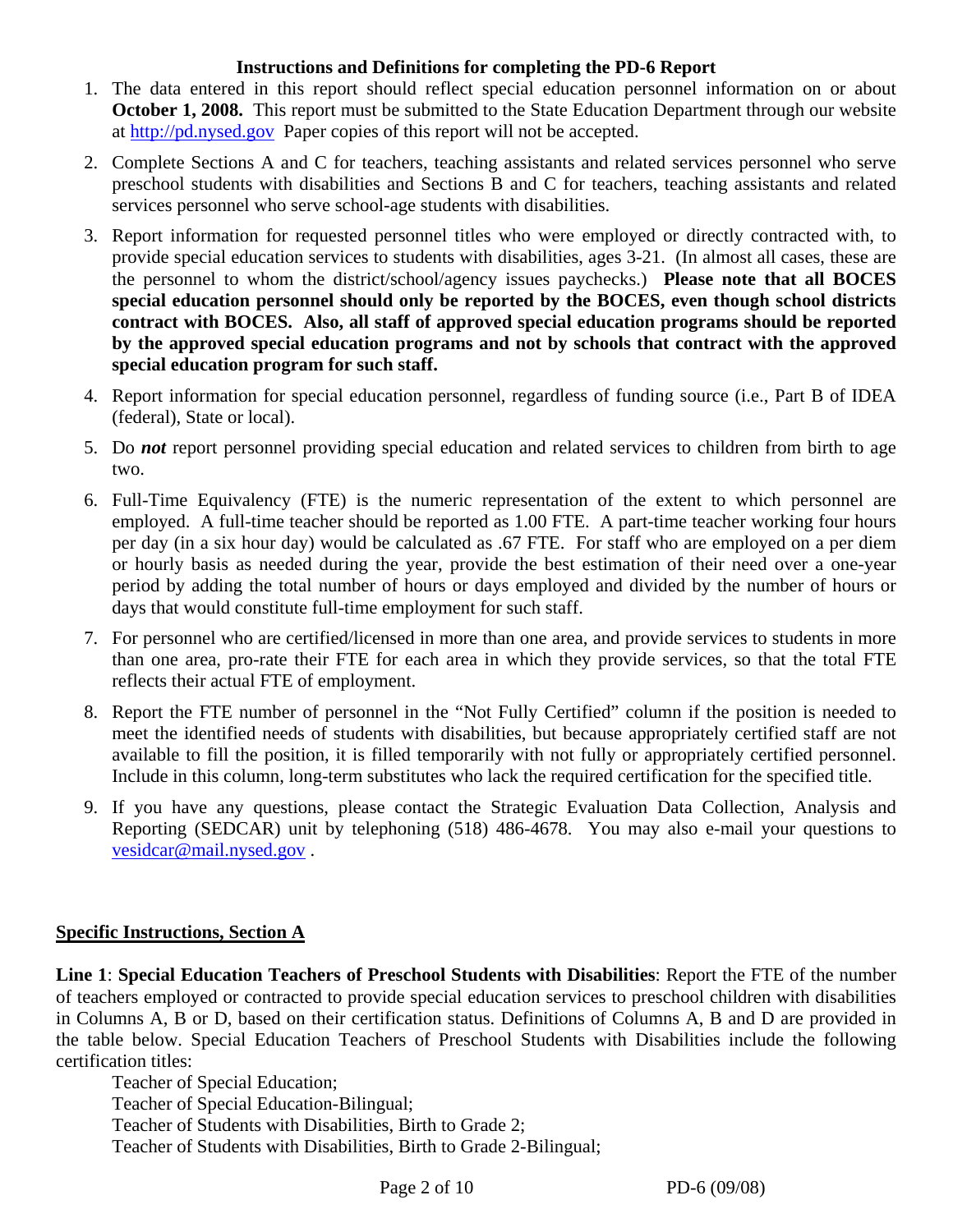Teacher of the Speech and Hearing Handicapped (Certified Only); Teacher of the Speech and Hearing Handicapped (Certified Only)-Bilingual; Teacher of Speech and Language Disabilities (all grades) (Certified Only); Teacher of Speech and Language Disabilities (all grades) (Certified Only) – Bilingual; Teacher of the Deaf and Hearing Impaired; Teacher of the Deaf and Hearing Impaired-Bilingual; Teacher of Deaf and Hard of Hearing (all grades); Teacher of Deaf and Hard of Hearing (all grades)-Bilingual; Teacher of the Blind and Partially Sighted; Teacher of the Blind and Partially Sighted-Bilingual; Teacher of the Blind and Visually Impaired (all grades); and Teacher of the Blind and Visually Impaired (all grades) Bilingual.

**Do not** include the following titles in Sections A or B; Include them in Section C only: Teacher of the Speech and Hearing Handicapped (with SLP License); Teacher of the Speech and Hearing Handicapped (with SLP License)-Bilingual; Teacher of Speech and Language Disabilities (all grades) (with SLP License); and Teacher of Speech and Language Disabilities (all grades) (with SLP License)-Bilingual.

**Line 2**: **Special Education Teaching Assistants for Preschool Students with Disabilities:** Report the FTE of the number of teaching assistants (including bilingual teaching assistants) employed or contracted to provide services to preschool students with disabilities in Columns C or D, based on their certification status. Definitions of Columns C and D are provided in the table below.

#### **Specific Instructions, Section B**

**Line 1: Special Education Teachers of School-age Students with Disabilities:** Report the FTE of the number of teachers employed or contracted to provide special education services to school-age students with disabilities in Columns A, B or D, based on their certification status. Definitions of Columns A, B and D are provided in the table below. Special Education Teachers of School-age Students with Disabilities include the following certification titles:

Teacher of Special Education; Teacher of Special Education-Bilingual; Teacher of Students with Disabilities (birth–grade 2); Teacher of Students with Disabilities (birth–grade 2)-Bilingual; Teacher of Students with Disabilities (grades 1-6); Teacher of Students with Disabilities (grades 1-6)-Bilingual; Teacher of Students with Disabilities (grades 5-9) Content Specialist; Teacher of Students with Disabilities (grades 5-9) Content Specialist-Bilingual; Teacher of Students with Disabilities (grades 5-9) Generalist; Teacher of Students with Disabilities (grades 5-9) Generalist-Bilingual; Teacher of Students with Disabilities (grades 7-12) Content Specialist; Teacher of Students with Disabilities (grades 7-12)-Content Specialist-Bilingual; Teacher of the Speech and Hearing Handicapped (Certified Only); Teacher of the Speech and Hearing Handicapped (Certified Only)-Bilingual; Teacher of Speech and Language Disabilities (all grades) (Certified Only); Teacher of Speech and Language Disabilities (all grades) (Certified Only)-Bilingual; Teacher of the Deaf and Hearing Impaired; Teacher of the Deaf and Hearing Impaired-Bilingual; Teacher of the Deaf and Hard of Hearing (all grades; Teacher of the Deaf and Hard of Hearing (all grades)-Bilingual; Teacher of the Blind and Partially Sighted;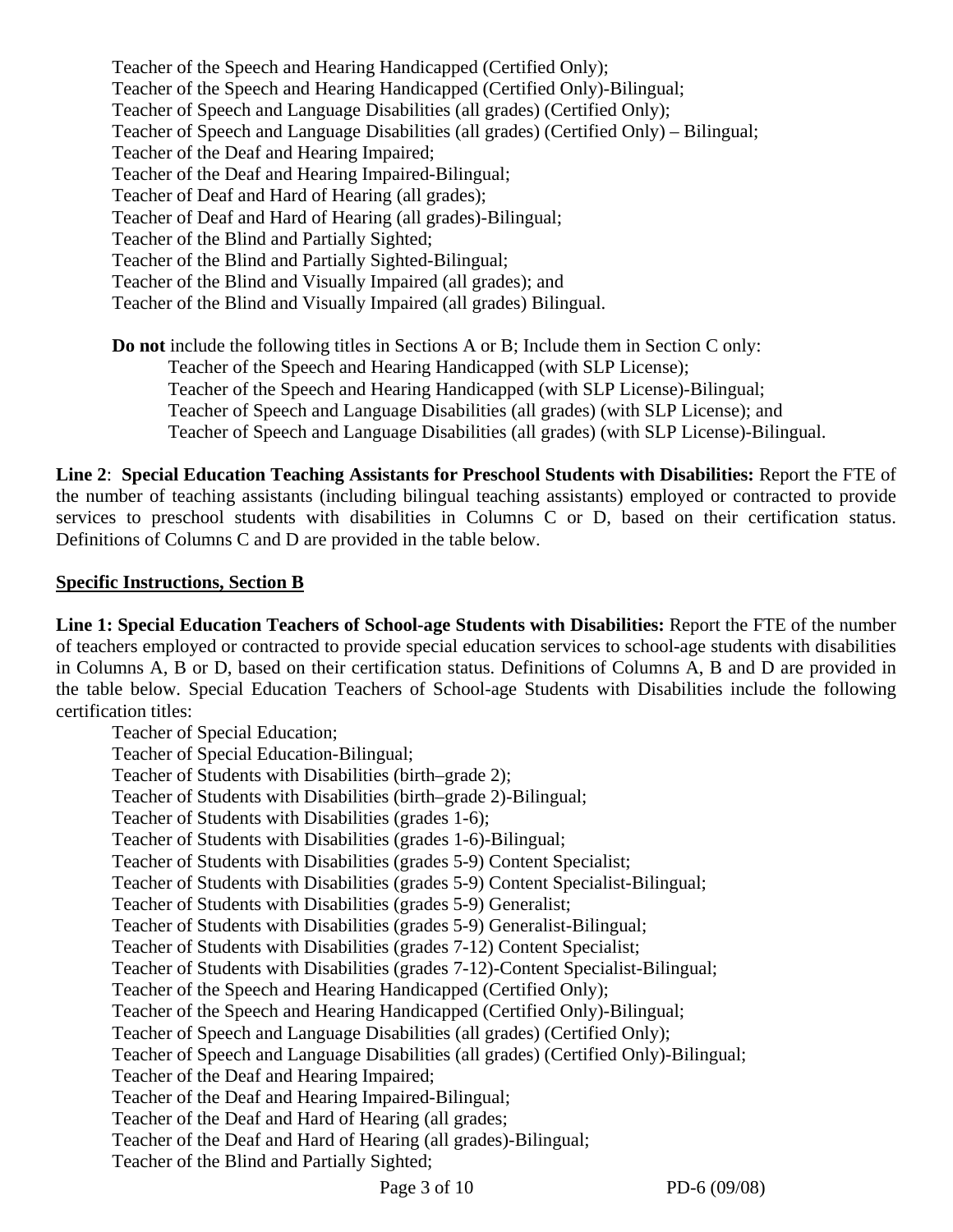Teacher of the Blind and Partially Sighted-Bilingual; Teacher of the Blind and Visually Impaired (all grades); and Teacher of the Blind and Visually Impaired (all grades)-Bilingual;

**Do not** include the following titles in Sections A or B; Include them in Section C only: Teacher of the Speech and Hearing Handicapped (with SLP License); Teacher of the Speech and Hearing Handicapped (with SLP License)-Bilingual; Teacher of Speech and Language Disabilities (all grades) (with SLP License); and Teacher of Speech and Language Disabilities (all grades) (with SLP License)-Bilingual.

**Line 2**: **Special Education Teaching Assistants for School-age Students with Disabilities:** Report the FTE of the number of teaching assistants (including bilingual teaching assistants) employed by the school or contracted to provide services to school-age students with disabilities in Columns C or D, based on their certification status. Definitions of Columns C and D are provided in the table below. In Column E, provide the FTE of a subset of teaching assistants reported in Column C who are "qualified" according to the NCLB definition of "qualified". See definition of Column F and resources for determining if teaching assistants are "qualified" in the table below.

## **Specific Instructions, Section C**

## **All definitions included in section C are based on 34 CFR 300.34, unless otherwise noted.**

- Line 1: Report an unduplicated count of the number of FTE audiologists who provide the following services to children with disabilities:
	- (a) "Identification of children with hearing loss;
	- (b) Determination of the range, nature, and degree of hearing loss, including referral for medical or other professional attention for the habilitation of hearing;
	- (c) Provision of habilitative activities, such as language habilitation, auditory training, speech reading (lip-reading), hearing evaluation, and speech conservation;
	- (d) Creation and administration of programs for prevention of hearing loss;
	- (e) Counseling and guidance of children, parents, and teachers regarding hearing loss; and
	- (f) Determination of the children's needs for group and individual amplification, selecting and fitting an appropriate aid, and evaluating the effectiveness of amplification."
- **Line 2:** Report an unduplicated count of the number of FTE Teachers of Speech and Hearing Handicapped with SLP License and Teachers of Speech and Language Disabilities with SLP License, including these titles with the bilingual extension. These speech and language pathologists provide the following services to students with disabilities:
	- (i) "Identification of children with speech or language impairments;
	- (ii) Diagnosis and appraisal of specific speech or language impairments;
	- (iii) Referral for medical or other professional attention necessary for the habilitation of speech or language impairments;
	- (iv) Provision of speech and language services for the habilitation or prevention of communicative impairments; and
	- (v) Counseling and guidance of parents, children, and teachers regarding speech and language impairments."
	- **Do not** include speech teachers who do not have a SLP license in Section C. These teachers should be reported in Sections A and B only.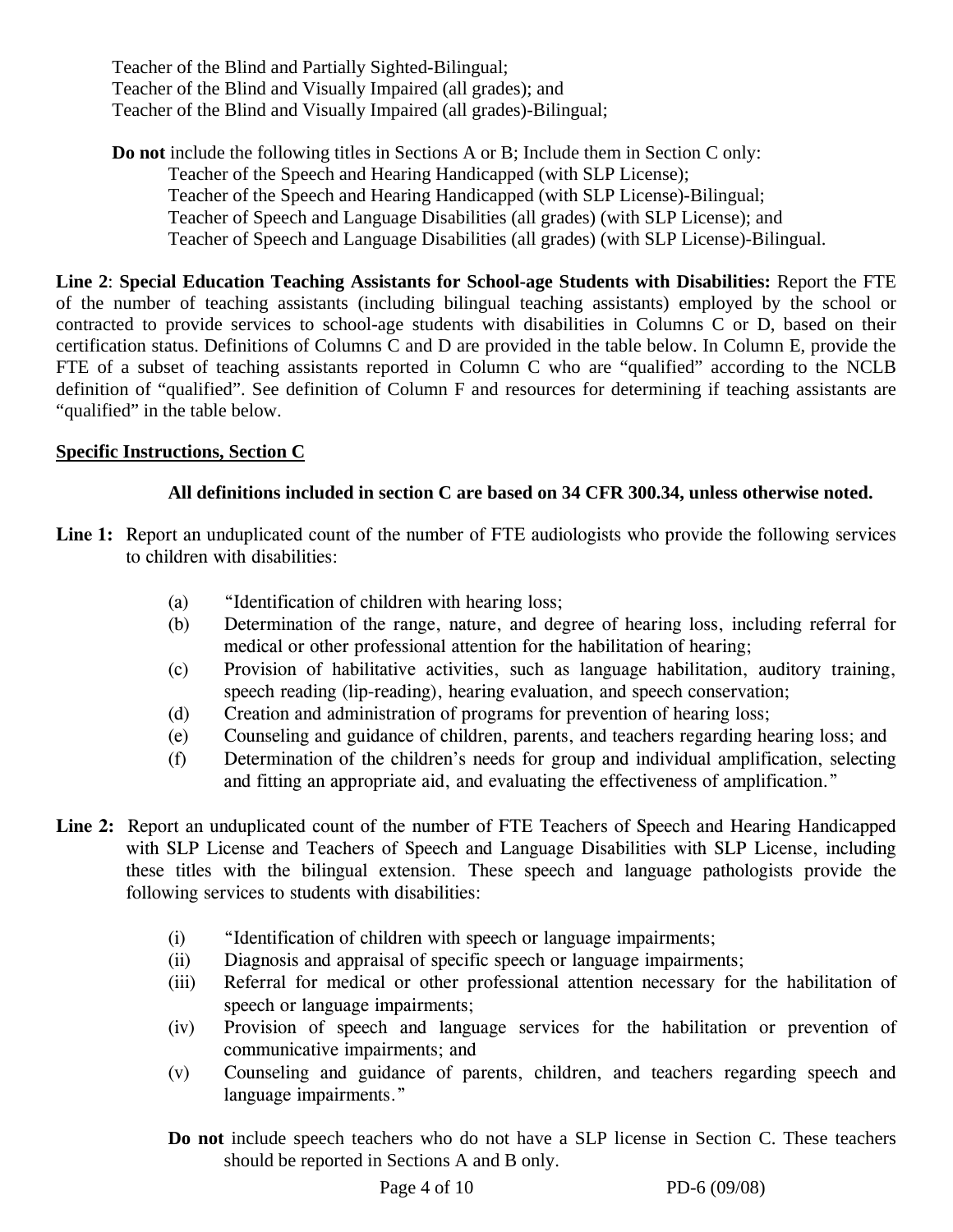#### **Include the following titles in Section C only, not in Sections A and B:**

Teacher of the Speech and Hearing Handicapped (with SLP License); Teacher of the Speech and Hearing Handicapped (with SLP License)-Bilingual; Teacher of Speech and Language Disabilities (all grades) (with SLP License); and Teacher of Speech and Language Disabilities (all grades) (with SLP License)-Bilingual.

- **Line 3:** Report an unduplicated count of the number of FTE interpreters who provide services, as used with respect to children who are deaf or hard of hearing, including oral transliteration services, cued language transliteration services, and sign language interpreting services.
- **Line 4:** Report an unduplicated count of the number of FTE psychologists who provide the following services to students with disabilities:
	- (i) "Administering psychological and educational tests, and other assessment procedures;
	- (ii) Interpreting assessment results;
	- (iii) Obtaining, integrating, and interpreting information about child behavior and conditions relating to learning;
	- (iv) Consulting with other staff members in planning school programs to meet the special needs of children as indicated by psychological tests, interviews, and behavioral evaluations;
	- (v) Planning and managing a program of psychological services, including psychological counseling for children and parents; and
	- (vi) Assisting in developing positive behavioral intervention strategies."

**Note: For reporting psychologists whose service time is divided between students with disabilities and students in the general population, base the FTE on only the percentage of time the psychologist works specifically with students receiving (or being evaluated for) special education and related services.** 

- Line 5: Report an unduplicated count of the number of FTE occupational therapists who provide the following services to students with disabilities:
	- (i) "Improving, developing or restoring functions impaired or lost through illness, injury, or deprivation;
	- (ii) Improving ability to perform tasks for independent functioning if functions are impaired or lost; and
	- (iii) Preventing, through early intervention, initial or further impairment or loss of function."
- **Line 6:** Report an unduplicated count of the number of FTE physical therapists<sup>1</sup> who provide the following services to students with disabilities:
	- (i) Screening, evaluation, and assessment of children ". . . to identify movement dysfunction;
	- (ii) Obtaining, interpreting, and integrating information appropriate to program planning to prevent, alleviate, or compensate for movement dysfunction and related functional problems; and
	- (iii) Providing individual and group services or treatment to prevent, alleviate, or compensate for movement dysfunction and related functional problems."

 $\overline{a}$ <sup>1</sup> 34 Code of Federal Regulations  $§ 303.12(d)(9)$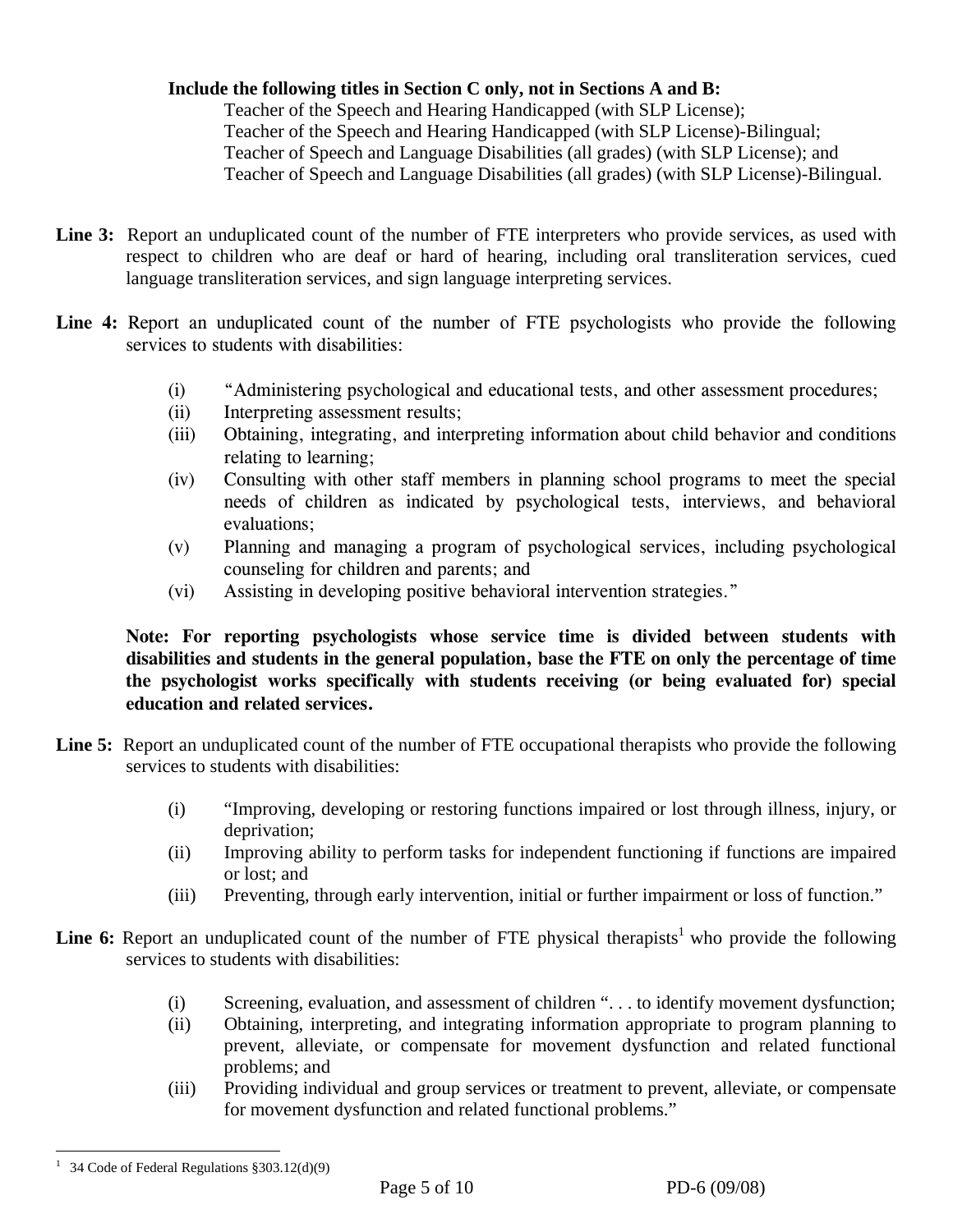Line 7: Report an unduplicated count of the number of FTE physical education teachers and recreation and therapeutic recreation specialists.

Include physical education teachers who provide special physical education, adaptive physical education, movement education, or motor development to children and youth with disabilities.Include recreation and therapeutic recreation specialists who provide the following:

- (i) "Assessment of leisure function;
- (ii) Therapeutic recreation services;
- (iii) Recreation programs in schools and community agencies; and
- (iv) Leisure education."

**Line 8:** Report an unduplicated count of the number of FTE social workers who provide the following services to children with disabilities:

- (i) "Preparing a social or developmental history on a child with a disability;
- (ii) Group and individual counseling with the child and family;
- (iii) Working in partnership with parents and others on those problems in a child's living situation (home, school, and community) that affect the child's adjustment in school;
- (iv) Mobilizing school and community resources to enable the child to learn as effectively as possible in his or her educational program; and
- (v) Assisting in developing positive behavioral intervention strategies."

#### **Note: For reporting social workers whose service time is divided between students with disabilities and students in the general population, base the reported FTE on only the percentage of time the social worker works specifically with students receiving special education and related services.**

- Line 9: Report an unduplicated count of the number of FTE personnel providing medical/nursing services<sup>2</sup>. Include medical services for diagnostic and evaluation purposes provided to determine whether a child has a disability and the nature and extent of the special education and related services that the child needs. Also include personnel who provide nursing services designed to enable a child with a disability to receive FAPE as described in the child's IEP, with the exception of services related to medical devices that are surgically implanted (e.g., cochlear implants).
- Line 10: Report an unduplicated count of the number of FTE guidance counselors and rehabilitation counselors.

Guidance counselors<sup>3</sup> are professionals who guide "individuals, families, groups, and communities by assisting them in problem solving, decision making, discovering meaning, and articulating goals related to personal, educational and career development."

Note: For reporting counselors whose service time is divided between students with disabilities and students in the general population, base the FTE on only the percentage of time the counselor works specifically with students receiving special education and related services.

 Include rehabilitation counselors who provide services in individual or group sessions that focus specifically on career development, employment preparation, achieving independence, and integration in the workplace and community of a student with a disability. The term also includes vocational

1

<sup>2</sup> Definition adapted from 20 U.S.C. Section 1401(26).

<sup>&</sup>lt;sup>3</sup> Nonregulatory definition adapted from NCES - Staff Data Handbook: Elementary, Secondary, and Early Childhood Education, 1995.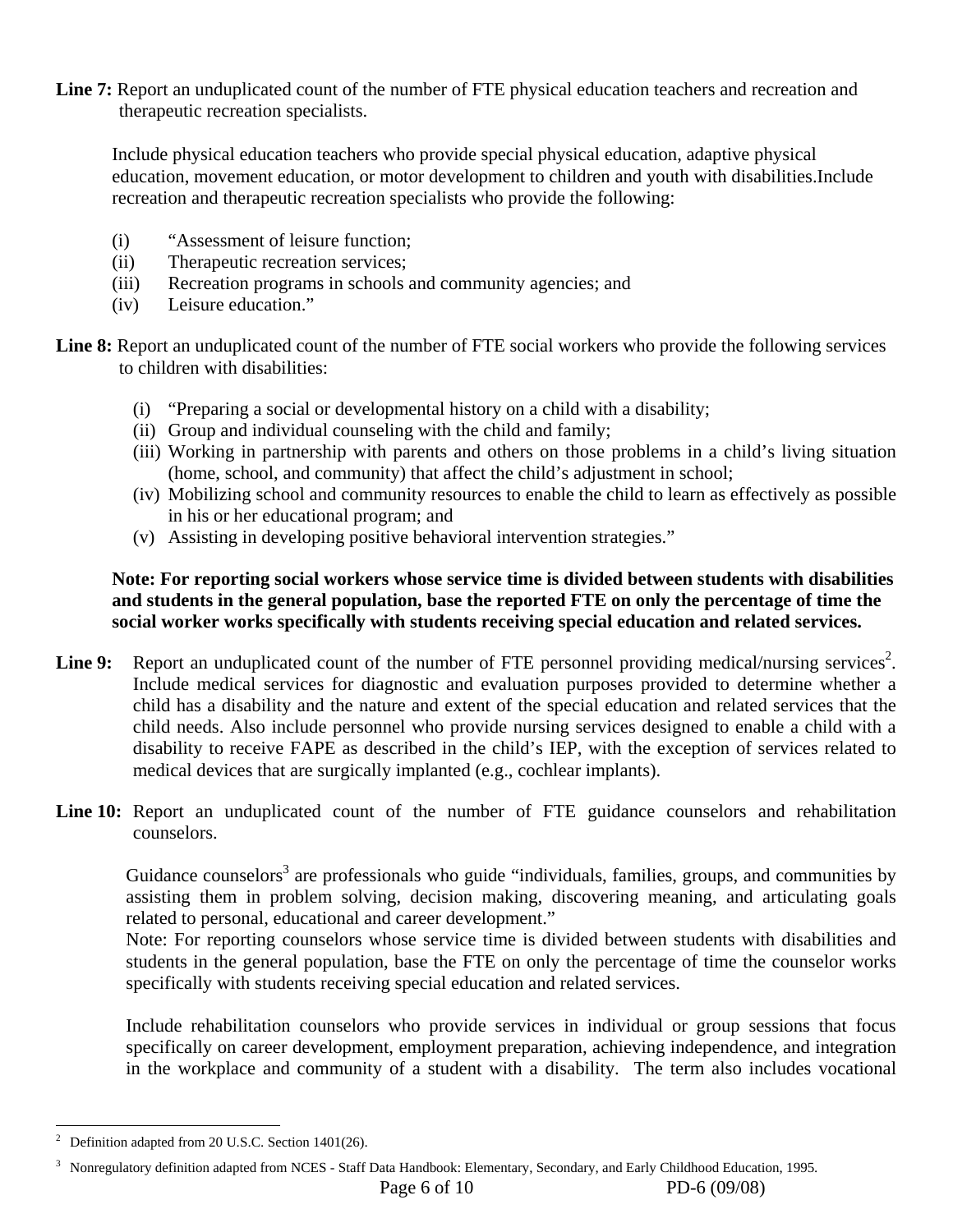rehabilitation services provided to a student with disabilities by vocational rehabilitation programs funded under the Rehabilitation Act of 1973, as amended.

- Line 11: Report an unduplicated count of the number of FTE personnel providing orientation and mobility services including:
	- (i) "Services provided to blind or visually impaired students to enable those students to attain systematic orientation to and safe movement within their environments in school, home, and community;" and
	- (ii) Teaching students the following, as appropriate:
		- (A) "Spatial and environmental concepts and use of information received by the senses (such as sound, temperature and vibrations) to establish, maintain, or regain orientation and line of travel (e.g., using sound at a traffic light to cross the street);
		- (B) To use the long cane to supplement visual travel skills or as a tool for safely negotiating the environment for students with no available travel vision;
		- (C) To understand and use remaining vision and distance low vision aids; and
		- (D) Other concepts, techniques, and tools."

| Column                                                                                                                                                 | <b>Item</b>                                                                                                                                                                                                                                                                                                                                                                                                                                                                                                                                       | <b>Definition/Instructions</b>                                                                                                                                                                                                                                                                                                                                                                                                                                                                                                                                                                                                                                    |  |  |  |  |
|--------------------------------------------------------------------------------------------------------------------------------------------------------|---------------------------------------------------------------------------------------------------------------------------------------------------------------------------------------------------------------------------------------------------------------------------------------------------------------------------------------------------------------------------------------------------------------------------------------------------------------------------------------------------------------------------------------------------|-------------------------------------------------------------------------------------------------------------------------------------------------------------------------------------------------------------------------------------------------------------------------------------------------------------------------------------------------------------------------------------------------------------------------------------------------------------------------------------------------------------------------------------------------------------------------------------------------------------------------------------------------------------------|--|--|--|--|
| $\mathbf{A}$                                                                                                                                           | <b>Permanent</b><br>Certification/<br><b>Licensure or</b><br><b>Professional</b><br><b>Certificate</b>                                                                                                                                                                                                                                                                                                                                                                                                                                            | Report the FTE number of personnel who have Permanent Certification or<br>Professional Certification, pursuant to sections 80-2 and 80-3 of the<br>Regulations of the Commissioner of Education or the required license, in the<br>specified personnel category. Also report in this column, long-term substitutes<br>who have the required certification. For questions related to certification<br>requirements, please visit http://www.highered.nysed.gov/tcert/ or call (518)<br>474-3901 or send an e-mail message to to tort@mail.nysed.gov.                                                                                                               |  |  |  |  |
| B                                                                                                                                                      | Report the FTE number of personnel who have Provisional Certification or<br><b>Provisional</b><br>Initial Certificate, pursuant to sections 80-2 and 80-3 of the Regulations of the<br><b>Certification or</b><br>Commissioner of Education, in the specified personnel category.<br>The<br><b>Initial</b><br>following credentials should also be included in this category: Supplementary<br><b>Certificate</b><br>Certificates; Transition B Certificates; Internship Certificates; Exchange<br>Permits; and Conditional Initial Certificates. |                                                                                                                                                                                                                                                                                                                                                                                                                                                                                                                                                                                                                                                                   |  |  |  |  |
| <b>Temporary</b><br>Licenses,<br><b>Continuing</b><br><b>Certificates or</b><br>Level I, II, III<br>or<br><b>Preprofessional</b><br><b>Certificate</b> |                                                                                                                                                                                                                                                                                                                                                                                                                                                                                                                                                   | This column is for reporting the number of Teaching Assistants only. Report<br>individuals in this column regardless of an individual's job title, if an<br>individual's job duties include providing instructional support, the individual is<br>serving as a "teaching assistant" and must be certified (or have met comparable<br>New York City requirements prior to February 2, 2004). Report the number of<br>FTE personnel with a Level I, II, III or Preprofessional Certificate. Also include<br>in this column the FTE number of personnel for whom a temporary license or a<br>continuing certificate has been requested and issued by the Department. |  |  |  |  |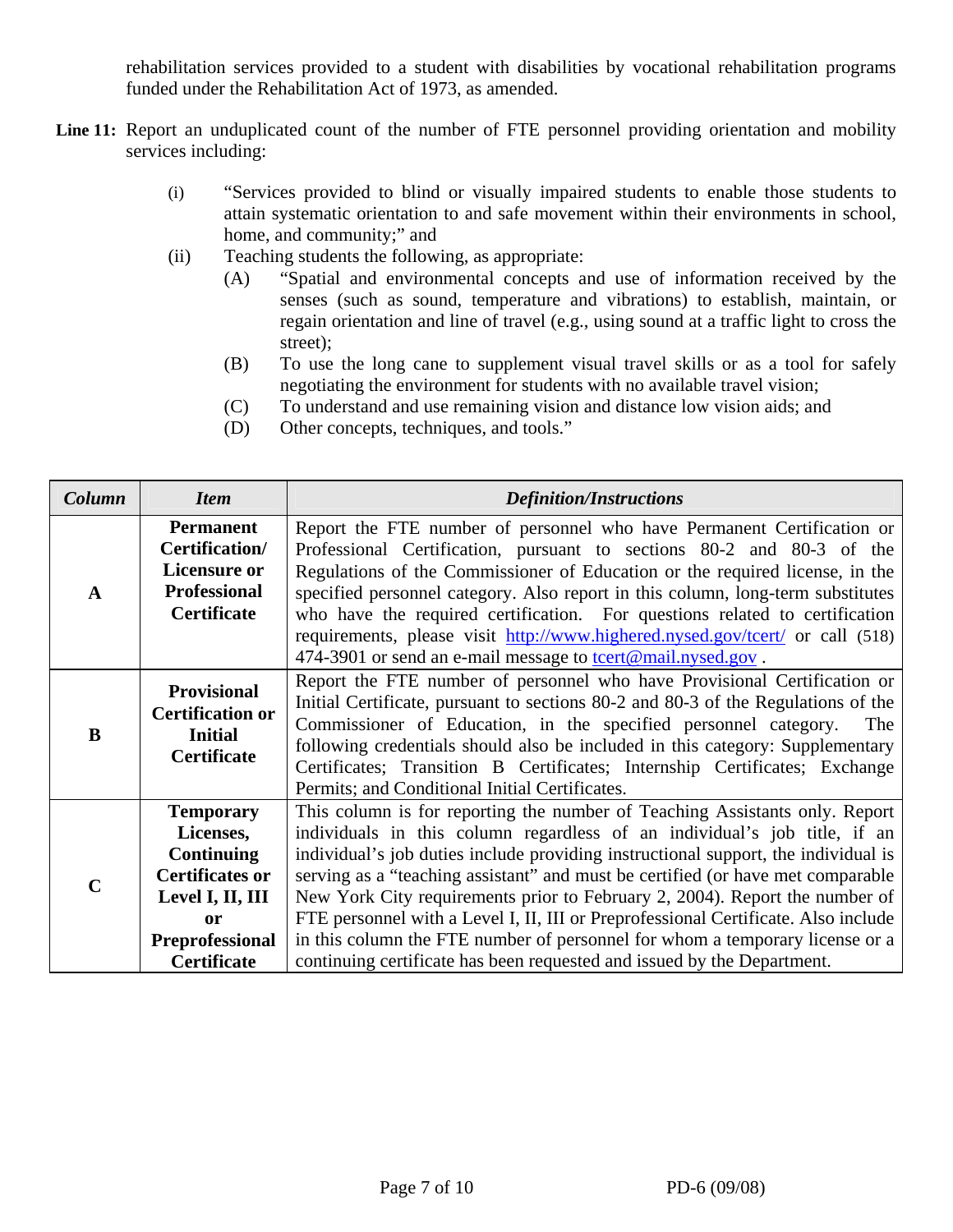| Column       | <b>Item</b>                                                                                          | <b>Definition/Instructions</b>                                                                                                                                                                                                                                                                                                                                                                                                                                                                                                                                                                                                                                                                                                                                                                                                                                                                                                                                                                                                                                                                                                                                                                                                                                                                                                                                                                                                                                                                                                                                                                               |  |  |  |  |
|--------------|------------------------------------------------------------------------------------------------------|--------------------------------------------------------------------------------------------------------------------------------------------------------------------------------------------------------------------------------------------------------------------------------------------------------------------------------------------------------------------------------------------------------------------------------------------------------------------------------------------------------------------------------------------------------------------------------------------------------------------------------------------------------------------------------------------------------------------------------------------------------------------------------------------------------------------------------------------------------------------------------------------------------------------------------------------------------------------------------------------------------------------------------------------------------------------------------------------------------------------------------------------------------------------------------------------------------------------------------------------------------------------------------------------------------------------------------------------------------------------------------------------------------------------------------------------------------------------------------------------------------------------------------------------------------------------------------------------------------------|--|--|--|--|
| D            | <b>Not Fully or</b><br><b>Appropriately</b><br><b>Certified</b>                                      | Report the FTE number of personnel in positions that are needed to meet the<br>identified needs of students with disabilities, but because appropriately certified<br>personnel are not available to fill the position, the position is filled temporarily<br>with not fully or appropriately certified personnel. Include in this column,<br>long-term substitutes who lack the required certification for the specified title.<br>Also report in this column teaching assistants who are not fully certified.                                                                                                                                                                                                                                                                                                                                                                                                                                                                                                                                                                                                                                                                                                                                                                                                                                                                                                                                                                                                                                                                                              |  |  |  |  |
| $\bf{E}$     | <b>Total FTE of</b><br><b>Staff Employed</b>                                                         | This item is calculated by adding the numbers of personnel reported in<br>Columns A-D.                                                                                                                                                                                                                                                                                                                                                                                                                                                                                                                                                                                                                                                                                                                                                                                                                                                                                                                                                                                                                                                                                                                                                                                                                                                                                                                                                                                                                                                                                                                       |  |  |  |  |
| $\mathbf{F}$ | <b>Teaching</b><br><b>Assistants who</b><br>are "Qualified"<br>under NCLB<br>(Subset of<br>Column C) | Of the number of special education teaching assistants reported in Column C,<br>report the FTE of those teaching assistants who are "qualified" (as defined in<br>NCLB) and are "working in a program supported by Title I, Part A funds" and<br>are employed by an LEA receiving Title I, Part A funds and:<br>• work in a "targeted assistance school" and are paid with Title I, Part A funds;<br>or<br>work in a "school-wide program school"; or<br>provide instructional support to public school teachers who provide equitable<br>services to eligible private school students.<br>Only public school districts (not including Special Act Schools) and<br>Charter Schools are to report teaching assistants in this Column.<br>A "qualified" Title I paraprofessional has a high school diploma or a recognized<br>equivalent when hired and meets one of the following (unless covered by an<br>exception):<br>has at least two years of college; or<br>has an associate's or higher degree; or<br>has passed a formal State or local academic assessment.<br>EXCEPTIONS: Title I paraprofessionals need only have a high school<br>diplomas or a recognized equivalent to be "qualified" if their duties<br>consist solely of:<br>translating from languages other than English to enhance the<br>participation of limited English proficient children in Title I<br>programs; or<br>conducting parental involvement activities.<br>For additional information on "qualified" under NCLB, please see NCLB NYS<br>field memos, which are posted at<br>http://www.highered.nysed.gov/nclbhome.htm . |  |  |  |  |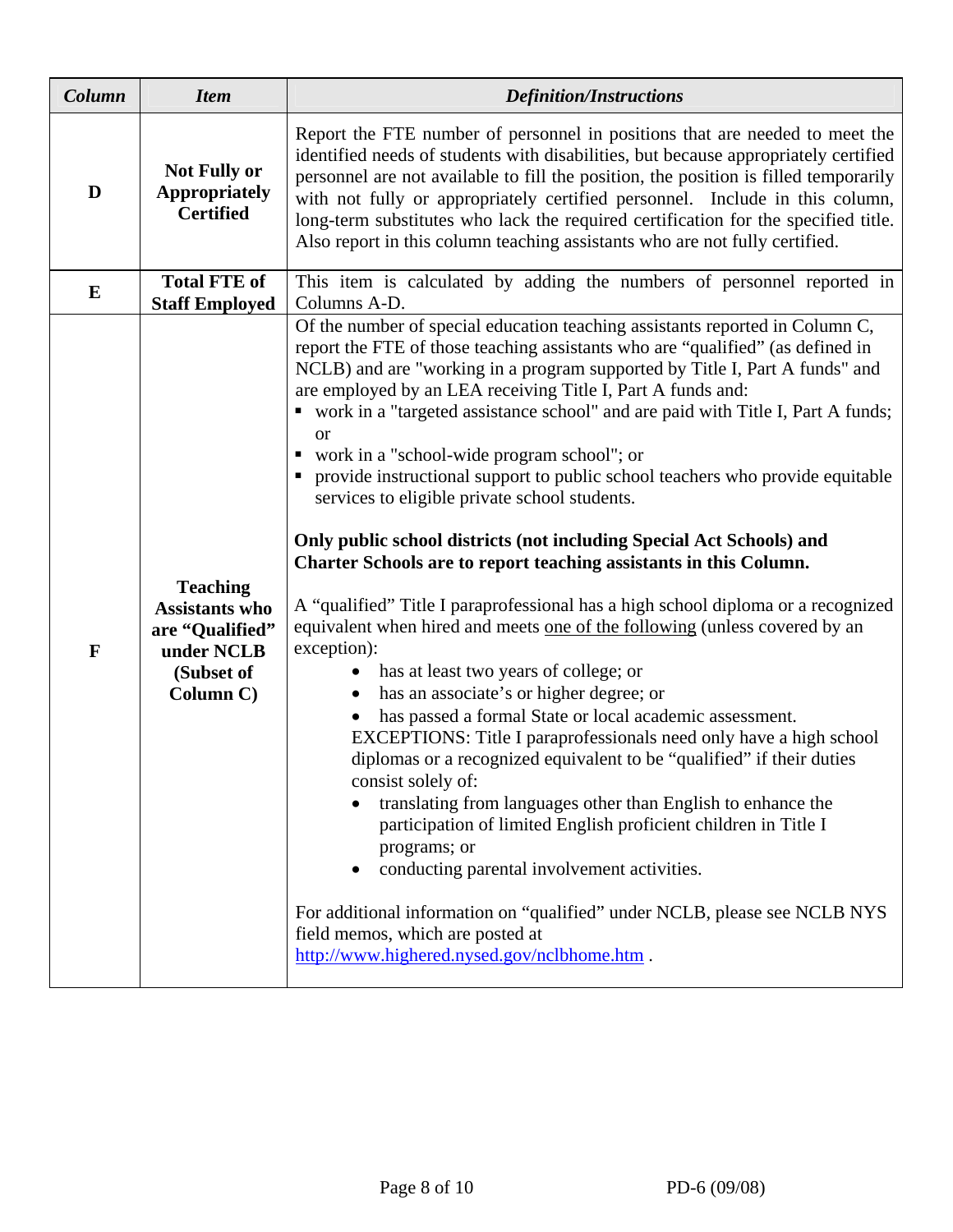#### **Report of Personnel Employed or Needed to Provide Special Education and Related Services to Students with Disabilities on or About October 1, 2008**

#### **Section A: Teachers and Teaching Assistants for Preschool Students with Disabilities**

Directions: Report the full time equivalent (FTE) numbers of special education teachers and teaching assistants employed or contracted to provide services to preschool children with disabilities on or around **October 1, 2008**. Please see definition of each line and column beginning on page 3. **Note:** Public school districts, Special Act school districts, Charter Schools, BOCES and State-operated schools (Rome and Batavia) will NOT complete line 01 since they will provide these data through the BEDS personnel forms for teachers. **All schools and programs must complete line 02.**

| <b>Personnel</b> |                                           | <b>Employed or Contracted</b> |                     |                                     |               |             |  |  |  |
|------------------|-------------------------------------------|-------------------------------|---------------------|-------------------------------------|---------------|-------------|--|--|--|
|                  |                                           |                               |                     |                                     |               |             |  |  |  |
|                  |                                           | Permanent                     | Provisional         | Temporary Licenses, Continuing      | Not Fully or  | Total       |  |  |  |
|                  | <b>Certification/License/Position</b>     | Certification/Licensure       | Certification or    | Certificates or Level I, II, III or | Appropriately | $(A+B+C+D)$ |  |  |  |
|                  |                                           | or Professional               | Initial Certificate | Pre-professional Certificate        | Certified     |             |  |  |  |
|                  |                                           | Certificate                   |                     |                                     |               |             |  |  |  |
| 01               | Special Education Teachers for Preschool  |                               |                     |                                     |               |             |  |  |  |
|                  | <b>Students with Disabilities</b>         |                               |                     |                                     |               |             |  |  |  |
| 02               | Special Education Teaching Assistants for |                               |                     |                                     |               |             |  |  |  |
|                  | Preschool Students with Disabilities      |                               |                     |                                     |               |             |  |  |  |

#### **Section B: Teachers and Teaching Assistants for School-Age Students with Disabilities**

Directions: Report the full time equivalent (FTE) numbers of special education teachers and teaching assistants employed or contracted to provide services to school-age students with disabilities on or around **October 1, 2008**. Please see definition of each line and column beginning on page 3. **Note:** Public school districts, Special Act school districts, Charter Schools, BOCES and State-operated schools (Rome and Batavia) will NOT complete line 01 since they will provide these data through the BEDS personnel forms for teachers. **All schools and programs must complete line 02.**

| <b>Personnel</b> |                                              | <b>Employed or Contracted</b> |                  |                                |               |             |                            |  |  |
|------------------|----------------------------------------------|-------------------------------|------------------|--------------------------------|---------------|-------------|----------------------------|--|--|
|                  |                                              |                               |                  |                                |               |             |                            |  |  |
|                  |                                              | Permanent                     | Provisional      | Temporary Licenses,            | Not Fully or  | Total       | <b>Teaching Assistants</b> |  |  |
|                  | <b>Certification/License/Position</b>        | Certification/                | Certification or | <b>Continuing Certificates</b> | Appropriately | $(A+B+C+D)$ | who are "Qualified"        |  |  |
|                  |                                              | Licensure or                  | Initial          | or Level I, II, III or Pre-    | Certified     |             | under NCLB (Subset         |  |  |
|                  |                                              | Professional                  | Certificate      | professional Certificate       |               |             | of Column C)               |  |  |
|                  |                                              | Certificate                   |                  |                                |               |             |                            |  |  |
| 01               | Special Education Teachers for School-       |                               |                  |                                |               |             |                            |  |  |
|                  | Age Students with Disabilities               |                               |                  |                                |               |             |                            |  |  |
| 02               | <b>Special Education Teaching Assistants</b> |                               |                  |                                |               |             |                            |  |  |
|                  | for School-Age Students with                 |                               |                  |                                |               |             |                            |  |  |
|                  | <b>Disabilities</b>                          |                               |                  |                                |               |             |                            |  |  |